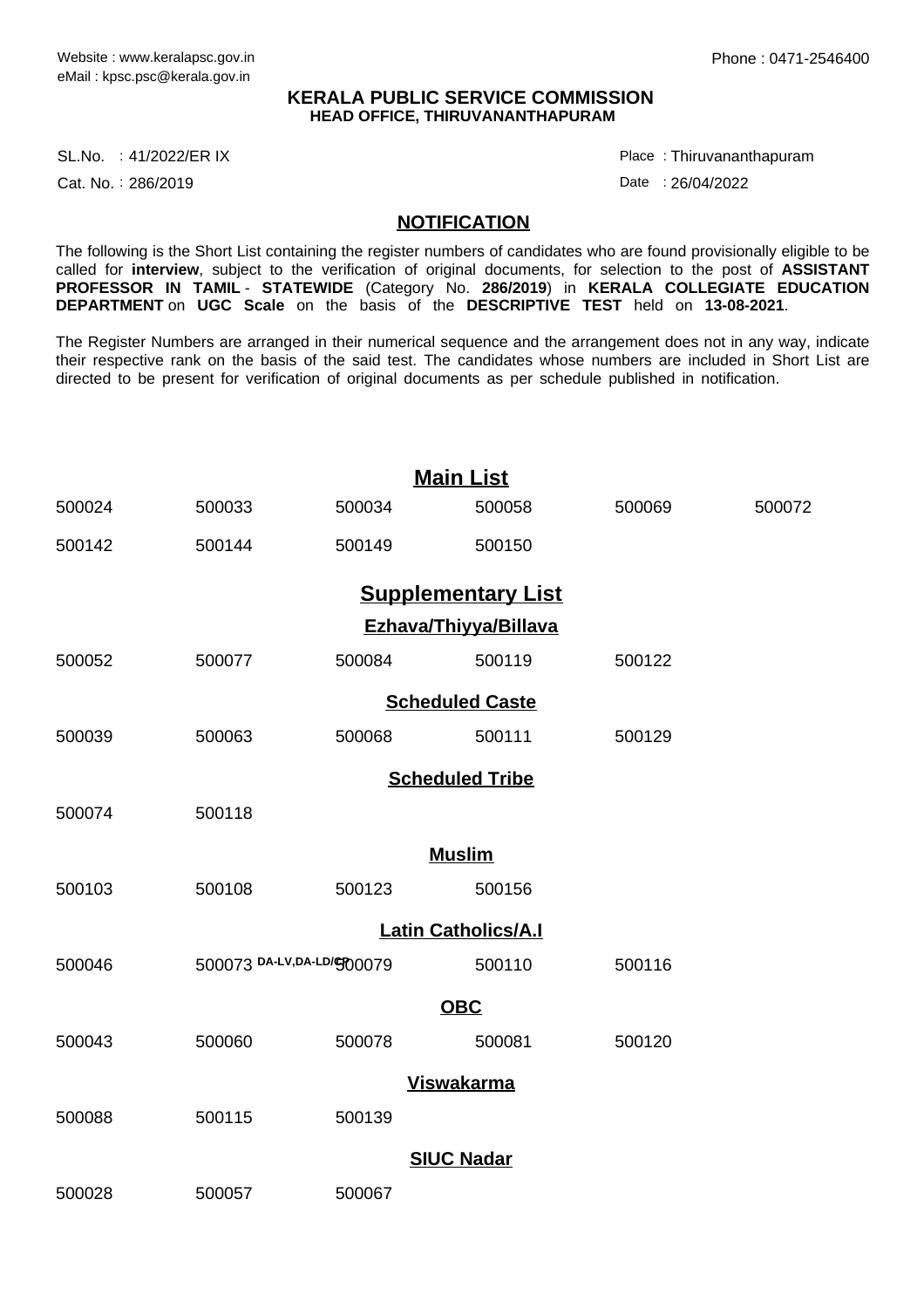## **Scheduled Caste Converts to Christianity**

| 500080 | 500095 | 500131 | 500147 | 500154 |
|--------|--------|--------|--------|--------|
|        |        |        |        |        |

### **Dheevara**

Nil

### **Hindu Nadar**

500055 500061 500127

# **List of Differently Abled Candidates for 3% Reservation**

## **Low Vision**

500073 **DA-LV**

## **Hearing Impairment**

Nil

## **Locomotor Disability / Cerebral Palsy**

500023 **DA-LD/CP** 500073 **DA-LD/CP**

## **DA-Multiple**

Nil